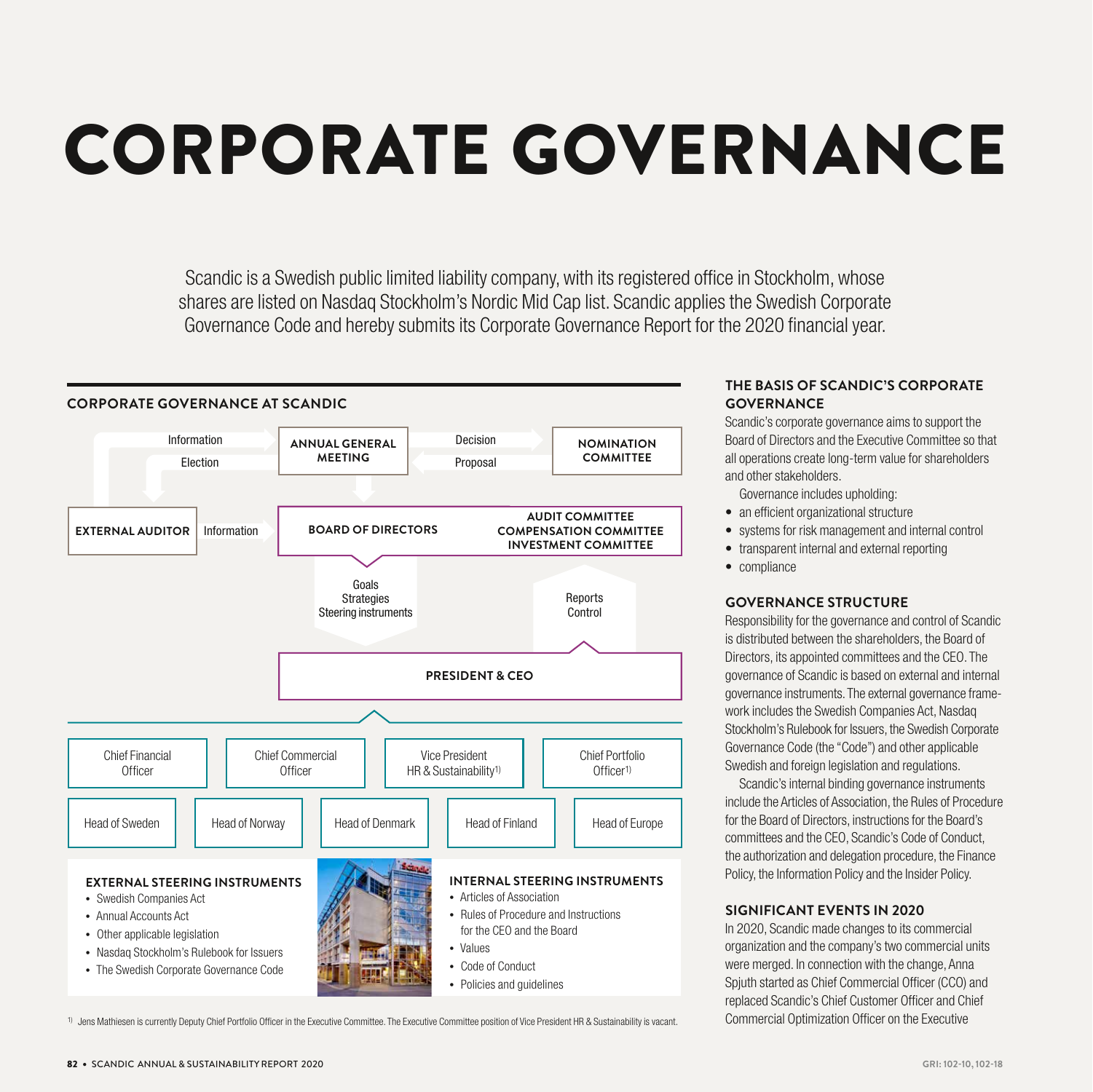Committee. Scandic's Chief Portfolio Officer (CPO) Svein Arild Steen-Mevold left the company on September 30 and Scandic's President & CEO took over the position of Deputy CPO until a permanent replacement can be found. Scandic's Vice President HR & Sustainability left the company during the year and the position on the Executive Committee is vacant.

At the Annual General Meeting 2020, Kristina Patek was elected as a new Board member. Susanne Mørch Koch, Riitta Savonlahti and Kristoffer Lundström declined re-election. During the year, the company carried out a new issue of shares with preferential rights to existing shareholders.

#### **SHARE AND SHAREHOLDERS**

The Scandic share has been listed on Nasdaq Stockholm's Nordic Mid Cap list since December 2, 2015. At year-end 2020, the share capital of Scandic was 47.8 MSEK divided into 191,257,993 shares with all shares conferring equal voting rights, an equal share of assets and earnings and an equal share of any dividends. During the year, the company carried out a rights issue that increased the number of shares by 88,272,918 and the company's share capital by 22.1 MSEK. Of the total share capital, 80.0 percent was held by Swedish investors and 20.0 percent by foreign investors. The ten largest shareholders represented 51.9 percent of the share capital and votes in the company. At year-end, Stena Sessan was the largest shareholder with holdings corresponding to 19.9 percent of the company's share capital and votes. AMF Pension & Fonder owned 16.5 percent of the company's share capital and votes at the end of the year.

# **SHAREHOLDERS' INFLUENCE THROUGH THE GENERAL MEETING**

The shareholders exercise influence at the general meeting, which is Scandic's highest decision-making body. The general meeting adopts the Articles of Association and at the Annual General Meeting, which is the regular general meeting held annually, the shareholders elect the Board members, the Chairman of the Board and the auditor and determine their fees. The Annual General Meeting further adopts the income statement and the balance sheet and

decides on the appropriation of profits and whether to discharge the Board members and the CEO from liability to the company. The Annual General Meeting also appoints the Nomination Committee and determines its work and adopts principles of compensation and terms of employment for the CEO and other senior executives. Scandic's Annual General Meeting is held annually in Stockholm before the end of June. Extraordinary general meetings may be held as and when needed.

# **EXTRAORDINARY GENERAL MEETING 2020**

The Extraordinary General Meeting held on May 28, 2020 in Stockholm resolved to carry out a new issue of shares with preferential rights to existing shareholders.

# **ANNUAL GENERAL MEETING 2020**

At the Annual General Meeting held on June 15, 2020 in Stockholm, resolutions on the following were passed:

- Adoption of the income statement and balance sheet for 2019.
- Resolution, in accordance with the Board of Directors' proposal, that no dividend be paid to the shareholders and that the amount at the meeting's disposal be carried forward.
- Discharge of the Board of Directors and the CEO from liability to the company.
- Per G. Braathen, Grant Hearn, Fredrik Wirdenius, Ingalill Berglund and Martin Svalstedt were re-elected as Board members. Kristina Patek was elected as a new Board member. Per G. Braathen was re-elected as Chairman of the Board.
- PricewaterhouseCoopers was reappointed as auditor with Sofia Götmar-Blomstedt as auditor-in-charge for the period until the end of the Annual General Meeting 2021.
- Compensation for the Board of Directors and the auditor.
- Guidelines for compensation for senior executives in accordance with the proposal of the Board.

#### **ANNUAL GENERAL MEETING 2021**

Scandic's Annual General Meeting 2021 will be held in Stockholm on May 31, 2021. For more information, see page 137.

# **NOMINATION COMMITTEE**

The Nomination Committee represents the company's shareholders and is tasked with preparing proposals for the Annual General Meeting regarding the election of the Chairman for the Annual General Meeting, Board members, the Chairman of the Board and the auditor, as well as proposals for fees to the Board of Directors, fees to the auditors and, to the extent it is considered required, proposed changes to the instructions for the Nomination Committee. The Nomination Committee has adopted the guidelines stipulated in section 4.1 of the Code as the diversity policy as regards the composition of the Board of Directors. Proposals should be justified to reflect the requirement that the Board have a composition that is appropriate based on the company's needs, characterized by versatility and breadth. The Nomination Committee strives to meet the Code's requirements for an even gender distribution and diversity mainly with regard to age, nationality and skills.

The Nomination Committee consists of the Chairman of the Board and a representative of each of the three largest shareholders based on shareholder statistics from Euroclear Sweden AB as at the last banking day in August each year. The Nomination Committee's term of office shall run until a new Nomination Committee has been appointed.

Unless otherwise agreed by the members of the Nomination Committee, the Chairman of the Nomination Committee shall be the member who represents the largest shareholders based on the number of votes. If a shareholder should cease to be one of the three largest shareholders by number of votes during the Nomination Committee's term of office, the representative appointed by the shareholder in question shall resign and the shareholder that has become one of the three largest shareholders by number of votes may appoint a representative. Such a change is not necessary if the change in votes is marginal or if it occurs later than three months prior to the Annual General Meeting unless there are special reasons for such.

The names of the three shareholder representatives and the names of the shareholders they represent shall be announced no later than six months prior to the Annual General Meeting.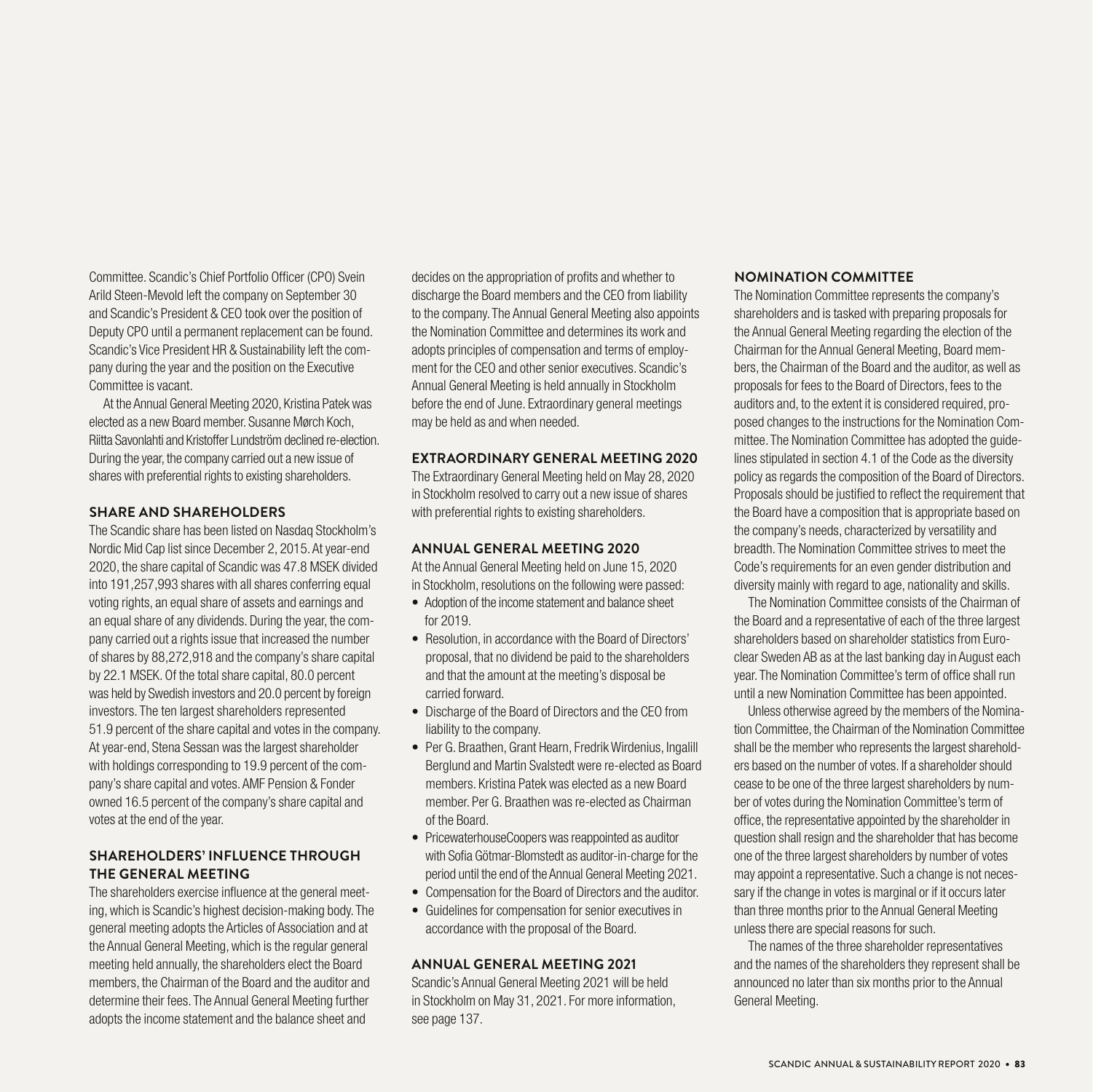# The Nomination Committee for the Annual General Meeting 2021

The Nomination Committee for the Annual General Meeting 2021 consists of four members and in addition to the Chairman of the Board of Directors includes representatives from the three largest shareholders as at August 31, 2020. The work of the Nomination Committee was led by Karl Swartling of Stena Sessan AB. The composition of the Nomination Committee was published in a press release on October 16, 2020.

| <b>Nomination</b><br>Committee | Representing         | % of votes as per<br>31/12 2020 |
|--------------------------------|----------------------|---------------------------------|
| Per G. Braathen                |                      |                                 |
| Karl Swartling                 | Stena Sessan AB      |                                 |
| Dick Berggvist                 | AMF Pension & Fonder | 16.5                            |
| Olof Cato                      | Formica Capital AB   | 5.3                             |

In the work on nominations for the Annual General Meeting 2021, the Nomination Committee assessed the size and composition of the current Board of Directors. Special consideration was given to industry-specific and financial expertise and an even gender distribution. The Nomination Committee complies with the guidelines in the Code regarding Board member independence. Scandic's Diversity Policy was considered chiefly as regards equal gender distribution and geographic distribution. The 2021 Nomination Committee held 5 meetings and maintained communication in between. The Nomination Committee based its work on the Chairman of the Board's report on the work of the Board of Directors and the Board evaluation that was carried out with the help of an external advisor.

The proposals of the Nomination Committee will be presented at the Annual General Meeting 2021 and on Scandic's website at scandichotelsgroup.com

The reasoning behind the proposals, a report on the committee's work and a full presentation of the proposed members will also be published on the site.

The Nomination Committee can be reached at nominationcommittee@scandichotels.com. For the Nomination Committee to consider suggestions, shareholders who wish to submit proposals may do so at any time before December 31. More information is available at scandichotelsgroup.com

# **BOARD OF DIRECTORS**

The Board of Directors is responsible for Scandic's organization and the management of the company's affairs. According to the Articles of Association, the Board of Directors shall consist of no fewer than three and no more

than eleven Board members, with no more than two alternates. In addition, trade unions are entitled to appoint two regular Board members and two alternates. Board members are elected annually at the Annual General Meeting for the period up until the end of the subsequent Annual General Meeting.

# Composition of the Board of Directors in 2020

The Annual General Meeting 2020 elected six Board members and in connection with this, an employee representative was appointed. The CEO and the Group's Chief Financial Officer participate in Board meetings as well as the Board's secretary. Other employees of the Group participate in Board meetings to report on special matters as and when necessary.

#### Independence

None of the Board members elected at the Annual General Meeting are employed within the Scandic Group and all Board members are considered to be independent in relation to the company and the senior executives. Four of the six Board members that are independent in relation to the company and the senior executives are also independent in relation to the company's major shareholders. Scandic thereby complies with the requirements in the Code regarding the Board of Directors' independence in relation to the company, the senior executives and the company's major shareholders.

# Work of the Board of Directors

The duties of the Board of Directors are regulated in the Swedish Companies Act, the company's Articles of Association and the Code. The work and procedures of the Board of Directors are established each year in written Rules of Procedure. These rules govern the distribution of work and responsibilities among the Board members, the Chairman of the Board and the CEO, and the routines for financial reporting. The Board of Directors also adopts instructions for the committees of the Board of Directors.

The duties of the Board of Directors include appointing the CEO, adopting strategies, business plans, budgets, interim reports, year-end accounts and annual reports as well as adopting instructions and guidelines. The Board of Directors also monitors the financial performance of the company, ensures the quality of financial reporting and internal control and evaluates the operations in relation to the objectives and guidelines adopted by the Board of Directors. Furthermore, the Board of Directors also resolves whether to enter into or extend leases, franchise



# **EXAMPLES OF ISSUES HANDLED BY SCANDIC'S BOARD OF DIRECTORS DURING THE YEAR**

- Continuous assessment of effects of Covid-19 pandemic on Scandic's operations
- Measures to handle crisis in short and long term
- Resolution to withdraw previous dividend proposal for 2019
- Refinancing to mitigate effects of Covid-19 pandemic
- Evaluation of Executive Committee
- Approval of policies
- Compensation for senior executives
- Market analysis
- Financial reports
- Investment decisions
- Commercial initiatives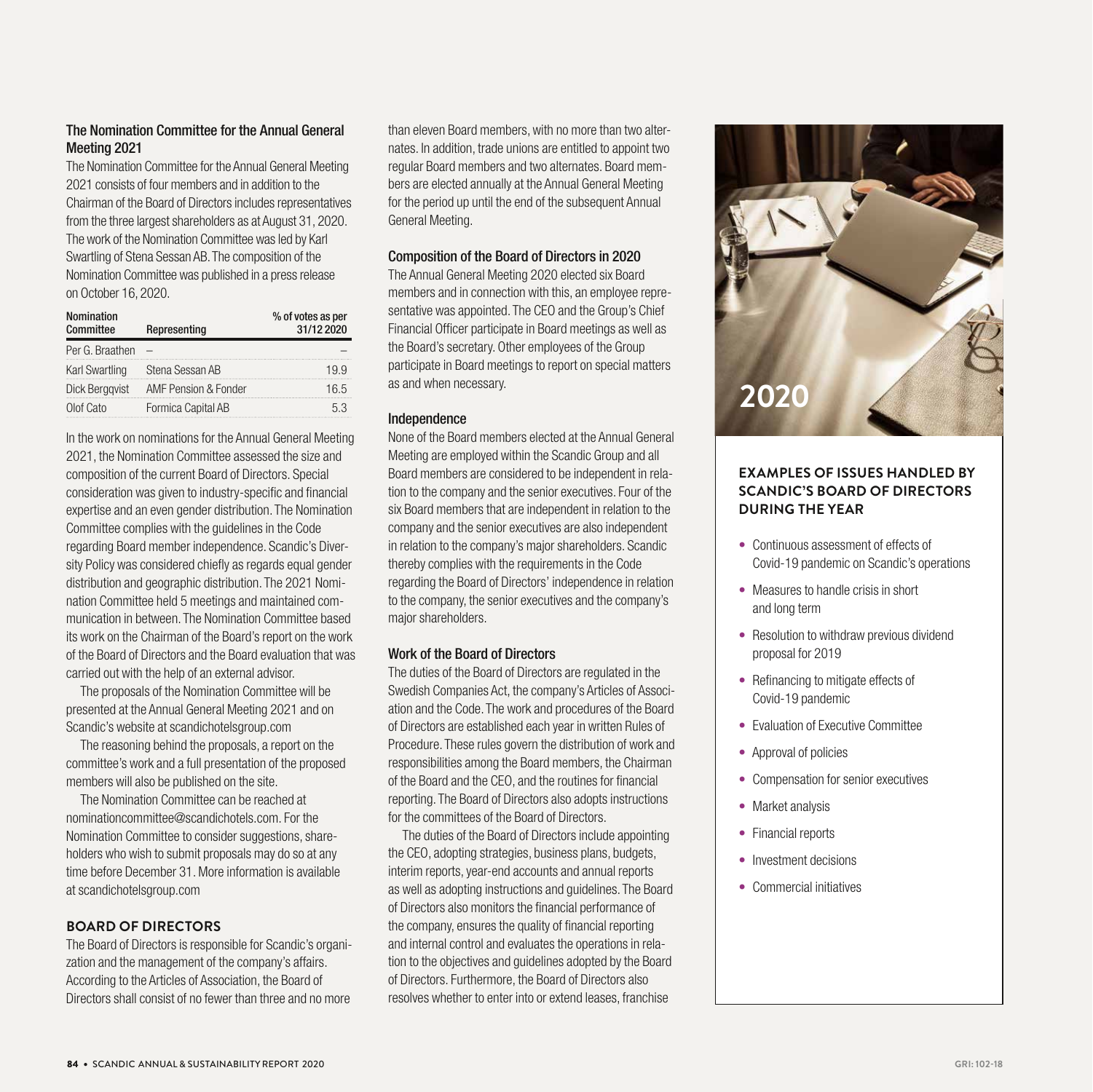agreements and management agreements and whether significant investments or changes in the Group's organization and operations should be made.

The Chairman of the Board is responsible for managing the work of the Board of Directors, including ensuring that the work of the Board of Directors is conducted efficiently and that it fulfills its obligations in accordance with applicable laws and regulations. The Chairman shall, in close cooperation with the CEO, monitor the company's performance and prepare and lead Board meetings. The Chairman of the Board is also responsible for ensuring that Board members evaluate their work annually and regularly receive the information required to conduct their work efficiently. The Chairman of the Board represents the company vis-à-vis the shareholders.

#### Work during the year

During the year, 25 board meetings were held, which is clearly more than usual. This was because the Board more closely followed the development of the company's operations as a result of the Covid-19 pandemic, among other things by continuously assessing the company's financial position and strategy in order to mitigate the crisis in the short and long term. The Board also dealt with issues related to the evaluation of the Executive Committee, investment decisions, policies, compensation to senior executives and market analysis.

# **COMMITTEES OF THE BOARD OF DIRECTORS**

The Board of Directors has established three committees: the Audit Committee, the Compensation Committee and the Investment Committee. None of the committees are authorized to make decisions, but they prepare matters and present them to the Board of Directors for decisions. The work of the committees is carried out in accordance with the written procedures for each committee as adopted by the Board.

#### Compensation Committee

The Compensation Committee prepares resolutions in matters involving compensation principles, salaries, benefits and compensation for the CEO and senior executives who are subordinate to the CEO. The Compensation Committee also supervises and evaluates the outcome of programs for variable compensation and the company's compliance with the guidelines for compensation adopted at the Annual General Meeting.

The Compensation Committee shall consist of at least three Board members elected at a general meeting. The Chairman of the Board may also act as the Chairman of the Compensation Committee. The other members of the committee shall be independent in relation to the company and its senior executives.

The Compensation Committee consists of Per G. Braathen (Chairman), Grant Hearn and Martin Svalstedt.

The Compensation Committee held five meetings during the year. The committee conducted a review of the basic compensation for senior executives, the bonus program, other compensation and long-term incentive programs.

#### Audit Committee

The Audit Committee prepares the Board of Directors' work on matters involving risk assessments, internal control, the internal audit, accounting, financial reporting and audits. The work of the committee aims to ensure compliance with the adopted principles for financial reporting and internal control and that the company's relationship with its auditors is fit for the purpose.

The Audit Committee shall also carry out an evaluation of the audit and report the results to the Nomination Committee. The committee also submits the Nomination Committee's proposal for the appointment of an auditor.

In addition, the Audit Committee follows up and comments on non-auditing related services that Scandic procures from the company's auditor.

The Audit Committee shall consist of at least three members. The majority of the members shall be independent in relation to the company and the senior executives, and at least one shall be independent in relation to the company, the company's senior executives and the company's major

#### Composition of the Board of Directors, independence, attendance, committees and compensation

|                                |                  |                  | Independent in relation to           |                             | Attendance                             | Attendance,                                                                         |                      |
|--------------------------------|------------------|------------------|--------------------------------------|-----------------------------|----------------------------------------|-------------------------------------------------------------------------------------|----------------------|
| Name                           | Position         | Elected,<br>year | the company and<br>senior executives | the largest<br>shareholders | and number of<br>meetings <sup>1</sup> | number of meetings,<br>committees                                                   | Compensation<br>2020 |
| Per G Braathen                 | Chairman         | 2007             | Yes                                  | Yes                         | 25(25)                                 | 4 (4) Investment Committee<br>5 (5) Compensation Committee                          | 791,288              |
| Ingalill Berglund              | Member           | 2016             | Yes                                  | Yes                         | 25(25)                                 | 9 (9) Audit Committee                                                               | 423,541              |
| Grant Hearn                    | Member           | 2014             | Yes                                  | Yes                         | 23(25)                                 | 4 (4) Investment Committee<br>5 (5) Compensation Committee                          | 426,177              |
| Martin Svalstedt <sup>1)</sup> | Member           | 2017             | Yes                                  | <b>No</b>                   | 25(25)                                 | 2 (4) Investment Committee<br>9 (9) Audit Committee<br>3 (5) Compensation Committee | 387,865              |
| Fredrik Wirdenius              | Member           | 2015             | Yes                                  | Yes                         | 25(25)                                 | 4 (4) Investment Committee                                                          | 340,942              |
| Kristina Patek                 | Member, new      | 2020             | Yes                                  | <b>No</b>                   | 7(25)                                  | 5 (9) Audit Committee                                                               | 224,091              |
| Susanne Mørch Koch             | Member, resigned | 2019             | Yes                                  | Yes                         | 17(25)                                 | 3 (9) Audit Committee                                                               | 122,475              |
| Christoffer Lundström          | Member, resigned | 2016             | Yes                                  | <b>No</b>                   | 18(25)                                 | 4 (9) Audit Committee                                                               | 122,475              |
| Riitta Savonlahti              | Member, resigned | 2019             | <b>Yes</b>                           | Yes                         | 16(25)                                 | 2 (5) Compensation Committee                                                        | 134,423              |
| Marianne Sundelius             | Employee rep.    | 2017             | <b>No</b>                            | Yes                         | 25(25)                                 |                                                                                     | 40,000               |
| <b>Total</b>                   |                  |                  |                                      |                             |                                        |                                                                                     | 3,013,275            |

1) Martin Svalstedt left the Investment Committee and joined the Compensation Committee in connection with the Annual General Meeting on June 15, 2020.

The Board waived 30 percent of its total fee during the period April–September 2020.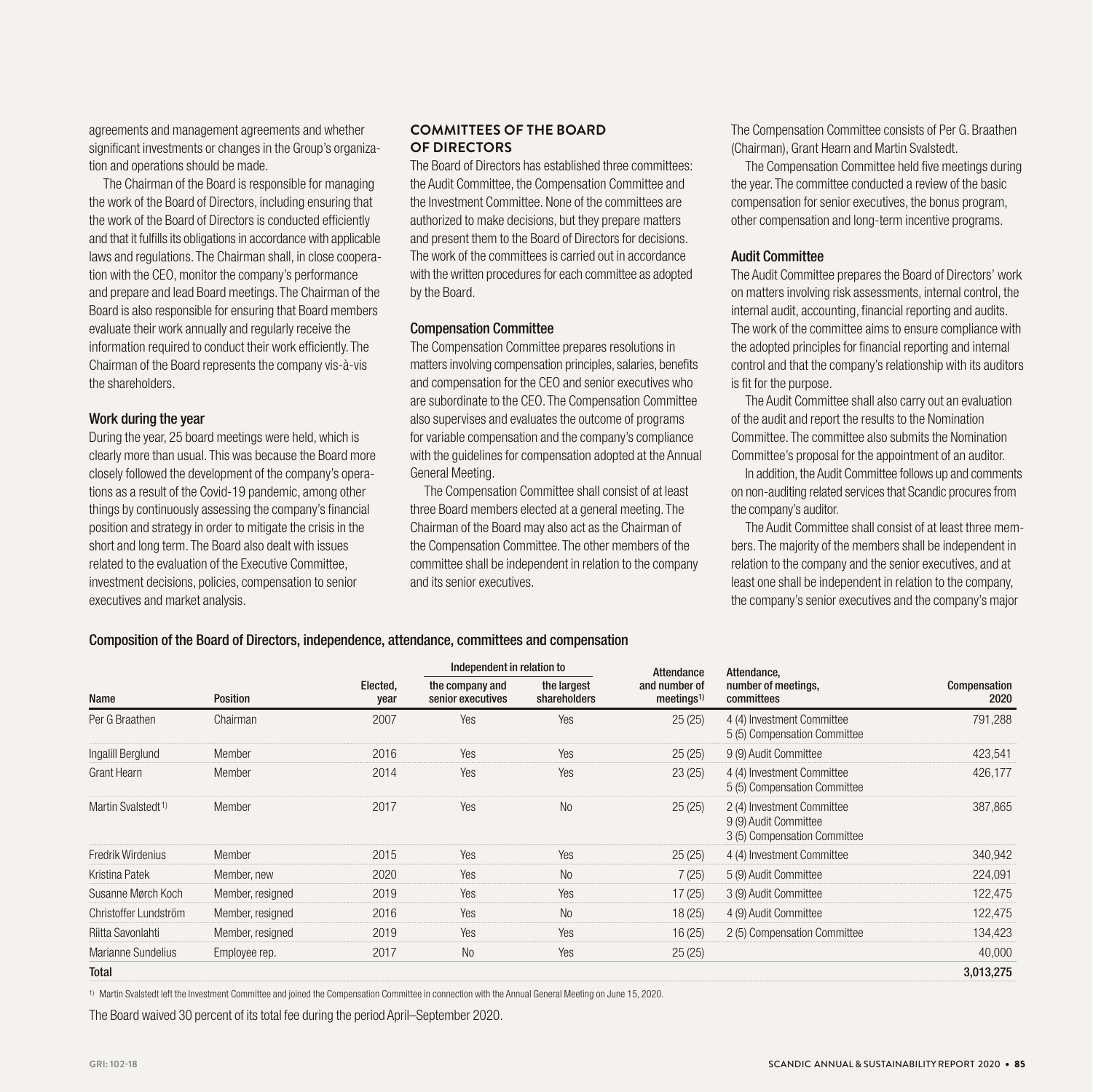shareholders. He or she shall also have experience in auditing or accounting.

The Audit Committee consists of Ingalill Berglund (Chairman), Martin Svalstedt and Kristina Patek. The requirements of the Swedish Companies Act regarding independence and accounting or auditing expertise are thus satisfied.

The Compensation Committee held nine meetings during the year. The company's auditor attended all of the meetings during the year.

The following matters were addressed at the Audit Committee meetings:

- Interim reports review prior to approval by the Board of Directors.
- Status of internal control and risk analysis as well as evaluation of the structures and efficiency of internal control.
- Auditors' reports on the review of the annual accounts, the interim report for the third quarter, "early warning" and internal control.
- Audit plan and auditors' fees as well as evaluation of the work and independence of the auditors.
- Evaluation of the requirement for an internal audit function for recommendation to the Board of Directors.
- IT Security Policy review prior to approval by the Board of Directors.
- Status of ongoing disputes and legal matters.
- The status of work to introduce a Group-wide accounting program (ERP).
- Impairment test of intangible assets.
- Financing issues including updating bank agreements and the new share issue.

#### Investment Committee

The Investment Committee was established in 2018 and prepares decisions on issues related to investment proposals such as new investments and extensions as well as extensions of lease agreements. The Investment Committee shall also continually evaluate hotel investments and regularly review the development of the hotel portfolio, investment criteria and the process for managing the Group's investments.

The Investment Committee shall consist of at least three members of the Board elected at the Annual General Meeting. The Investment Committee consists of Grant Hearn (Chairman), Per G. Braathen and Fredrik Wirdenius. During 2020, the Investment Committee held four meetings.

# **EVALUATION OF THE WORK OF THE BOARD OF DIRECTORS**

The Chairman of the Board is responsible for evaluating the work of the Board of Directors. The Board of Directors also evaluates its work annually. The evaluation refers to working methods and the main focus of the work of the Board of Directors. The evaluation also includes an evaluation of the need for and access to special expertise on the Board of Directors. The evaluation in 2020 was carried out through interviews with all Board members with support from an external party. The results were presented and discussed by the Board of Directors and the Nomination Committee. The evaluation was used as a tool to develop the work of the Board of Directors and also constitutes support for the work of the Nomination Committee.

#### Auditors

PricewaterhouseCoopers has been the company's auditor since 2012. At the Annual General Meeting held on June 15, 2020, PricewaterhouseCoopers was reappointed as auditor with Sofia Götmar-Blomstedt as the Auditor-in-Charge for the time until the end of the Annual General Meeting 2021. Sofia Götmar-Blomstedt is an authorized public accountant and a member of FAR (the institute for the accountancy profession in Sweden). During 2020, the auditor reported observations on one occasion to the Board of Directors. No members of the Executive Committee were present. Thereafter, the auditor participated in nine meetings with the Audit Committee.

The Audit Committee evaluates the auditors' work and independence annually.

The auditor receives a fee for its work, according to a resolution of the Annual General Meeting. Information on auditors' fees is provided in Note 04 on page 106.

#### **EXECUTIVE COMMITTEE**

Scandic's Executive Committee has solid experience from the hotel sector and consumer-oriented operations in various markets. The Executive Committee comprises the CEO and seven senior executives: the CFO, the Chief Commercial Officer and the Group's five country heads. Scandic's Chief Portfolio Officer (CPO) Svein Arild Steen-Mevold left the company on September 30 and Scandic's President & CEO took over the position of Deputy CPO until a permanent replacement can be found. In 2020, Scandic made changes to its commercial organization and the company's two commercial units were merged. In connection with this, Anna Spjuth took over as Chief Commercial Officer (CCO). Anna Spjuth thus replaced Scandic's Chief Customer Officer and Chief Commercial Optimization Officer on the Executive Committee. The new commercial organization took effect on October 1, 2020. Scandic's Vice President HR & Sustainability left the company during the year which is why the position on the Executive Committee is vacant. See pages 92–93 for more information about the Executive Committee.

The CEO's areas of responsibility and powers are governed by the Rules of Procedure for the Board of Directors and instructions for the CEO. The CEO is responsible for communicating and implementing Scandic's strategy, business plans and other decisions in the organization. The CEO is also ultimately responsible for ensuring that the governance, organization, risk management, internal processes and IT infrastructure are satisfactory.

To achieve economies of scale and ensure a consistent offering, Scandic has gathered a number of support functions centrally including accounting and finance, HR, purchasing, IT, marketing, product development and revenue management as well as restaurant and conference operations. Team members in charge of the various central functions are also responsible for developing Group-wide policies, guidelines and working methods and for following up on and ensuring that the Group's operations are conducted in compliance with adopted policies and standards.

#### **Sustainability**

Sustainability is an integrated part of Scandic's governance and reporting. The understanding of and commitment to challenges such as climate change, creating ethical and safe workplaces and being a responsible purchasing party are of major importance to the Group. In all of the countries where Scandic does business, the company strives to employ people who reflect the society in which the hotels operate. In this context, Scandic's governance documents in this area include the Code of Conduct, the Code of Conduct for Suppliers, the Anti-Corruption Policy, the Environmental Policy and the Diversity & Inclusion Policy. Scandic's Diversity & Inclusion Policy is an underlying policy for Scandic's Code of Conduct. The policy sets out that diversity contributes to the company's success and clearly stipulates that no form of discrimination is accepted.

When appointing Board members, the Nomination Committee strives for diversity mainly with respect to gender, age, nationality and skills. The Board of Directors has joint responsibility for sustainability. Within the Executive Committee, sustainability is delegated to the heads of each function: the CFO is responsible for anti-corruption and supplier control and the Acting SVP HR and the Acting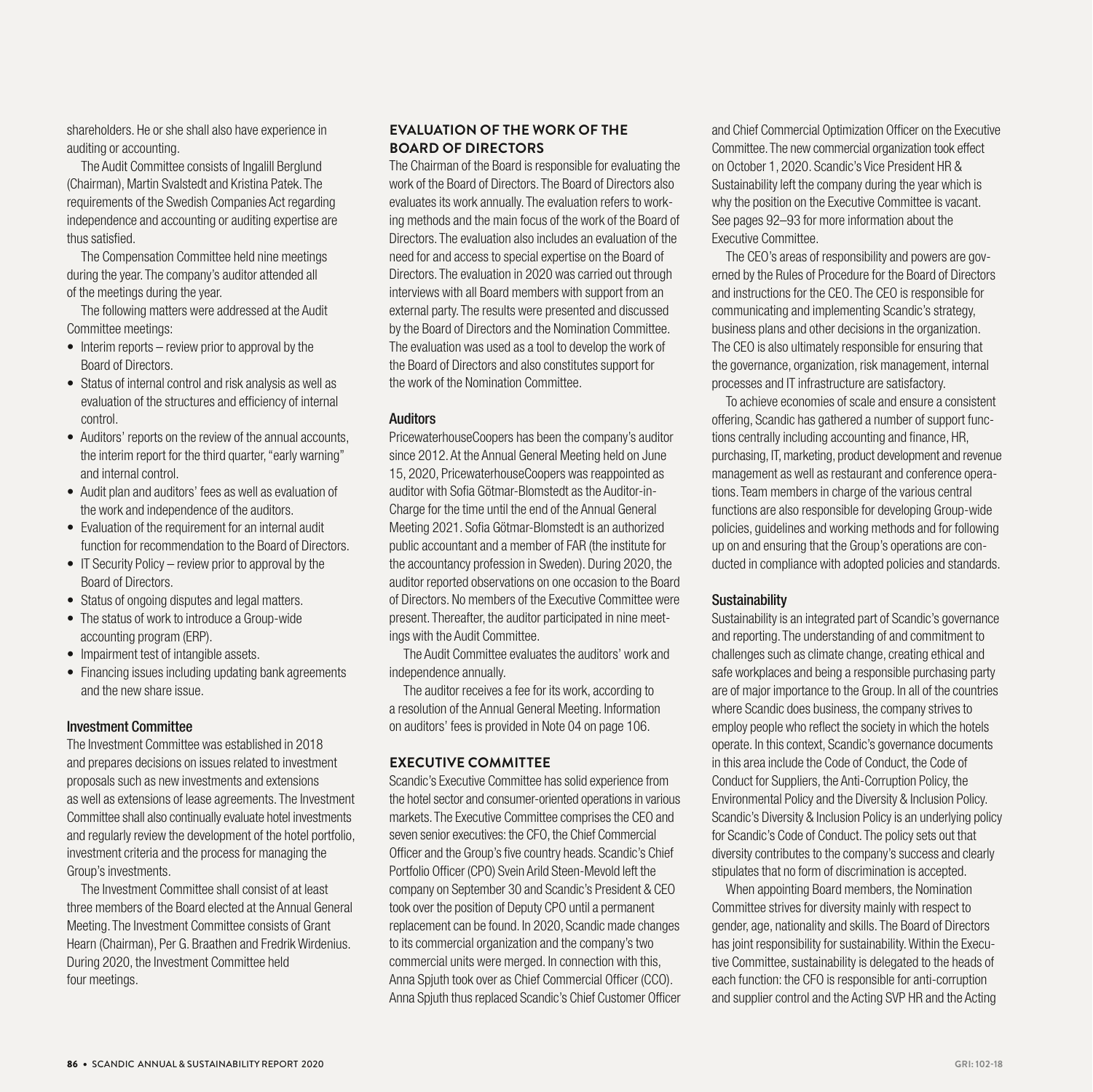SVP Sustainability are responsible for reporting, ESG information, employment law, diversity and equality as well as for sustainability as a whole within Scandic.

# **SIGNIFICANT EVENTS HANDLED BY THE CEO & EXECUTIVE COMMITTEE IN 2020**

During the year, the Executive Committee worked to adapt the company's operations to the changed business situation as a result of the Covid-19 pandemic. Due to the deteriorating business situation, a sharp reduction in costs was carried out among other things through extensive staff reductions. The Executive Committee also worked to adjust the level of investment, renegotiate rental terms with landlords and postpone the planned opening of a number of hotels in the pipeline. Another area of focus was securing financing for the company. Additionally, the Executive Committee concentrated on commercial initiatives.

# Guidelines for compensation for the CEO and senior executives

At the Annual General Meeting held on June 15, 2020, guidelines for the CEO and senior executives were adopted. These are adapted to EU requirements on shareholder rights and are intended to apply for four years from adoption. The following is a summary of the guidelines for compensation. Full details can be found on Scandic's website at scandichotelsgroup.com

Scandic shall offer terms that are in line with market conditions and that enable the company to recruit and retain the managers required to meet its short and longterm targets. Compensation to senior executives may consist of a fixed salary, variable salary, pension and other benefits. In addition, the Annual General Meeting may resolve, among other things, on long-term share incentive programs. The compensation guidelines do not include share-based long-term incentive programs or ordinary board fees, which are subject to separate resolutions by the Annual General Meeting.

The fixed salary shall be commensurate with market conditions and reflect the demands and responsibility that the position entails as well as individual performance. The fixed salary of the CEO and the senior executives shall be reviewed annually.

Variable compensation shall be based on the company's fulfillment of criteria set out in advance. These are set with the aim of achieving Scandic's/the Group's short and longterm goals and securing long-term development and value creation as well as financial growth. Furthermore, they shall be designed in such a way that they do not encourage



Scandic took measures to adapt to the changed business situation resulting from the Covid-19 pandemic.

- **1** Cost levels reduced sharply, among other things through extensive staff reductions.
- **2** Investment levels adjusted.

**3** Rent discounts negotiated with landlords.

- **4** Schedule for opening a number of hotels in pipeline adjusted.
- **5** Financing strengthened through expanded credit facility at existing lending banks and new share issue.
- **6** Various commercial initiatives launched.

excessive risk-taking. Variable compensation is subject to a general cap and shall not amount to more than 100 percent of the fixed annual salary. Fixed annual salary refers to salary earned during the year excluding pension, supplements, benefits and such. The 100 percent cap also covers any variable cash benefits paid in extraordinary circumstances, such as extraordinary arrangements made at the individual level for the purpose of recruiting or retaining a senior executive or as a result of extraordinary work in addition to the person's ordinary duties. Scandic shall have the right, in accordance with applicable law or agreement and with the restrictions that may follow therefrom, to fully or partially reclaim annual variable compensation that has been paid on incorrect grounds (a claw back clause).

Long-term share and share price-related incentive programs may be resolved by the Annual General Meeting irrespective of these guidelines. The goal of long-term share and share price-related incentive programs is to create long-term commitment at Scandic, to attract and retain senior executives and other key personnel and to ensure that such key personnel have a shareholder perspective. To the extent that there are long-term share and share price-related incentive programs, these shall be a complement to fixed and variable compensation and participation shall be based, among other things, on expertise

and performance. The outcome of a program shall depend on the fulfillment of certain predetermined performance requirements that shall ensure shareholder value, such as growth, profitability and capital efficiency. Pension benefits for senior executives shall be based on established market practices in the country where the senior executive is employed or resident and shall primarily consist of premiumbased pension plans but may also be defined benefit schemes if required by a collective bargaining agreement.

Other benefits that may be offered must be in line with current market practices and may include, for example, car benefits and health and life insurance, etc. In addition, benefits linked to an assignment, such as relocation support, declaration assistance and such may be offered for a limited time.

As regards employment that is subject to rules other than those in Sweden, with regard to pension benefits and other benefits, appropriate adjustments may be made to comply with mandatory rules or established local practice whereby the overall purpose of these guidelines shall be satisfied as far as possible.

Senior executives' employment contracts are usually permanent although in special cases, fixed-term employment contracts may apply. In the event of termination of employment, the notice period may not exceed 12 months.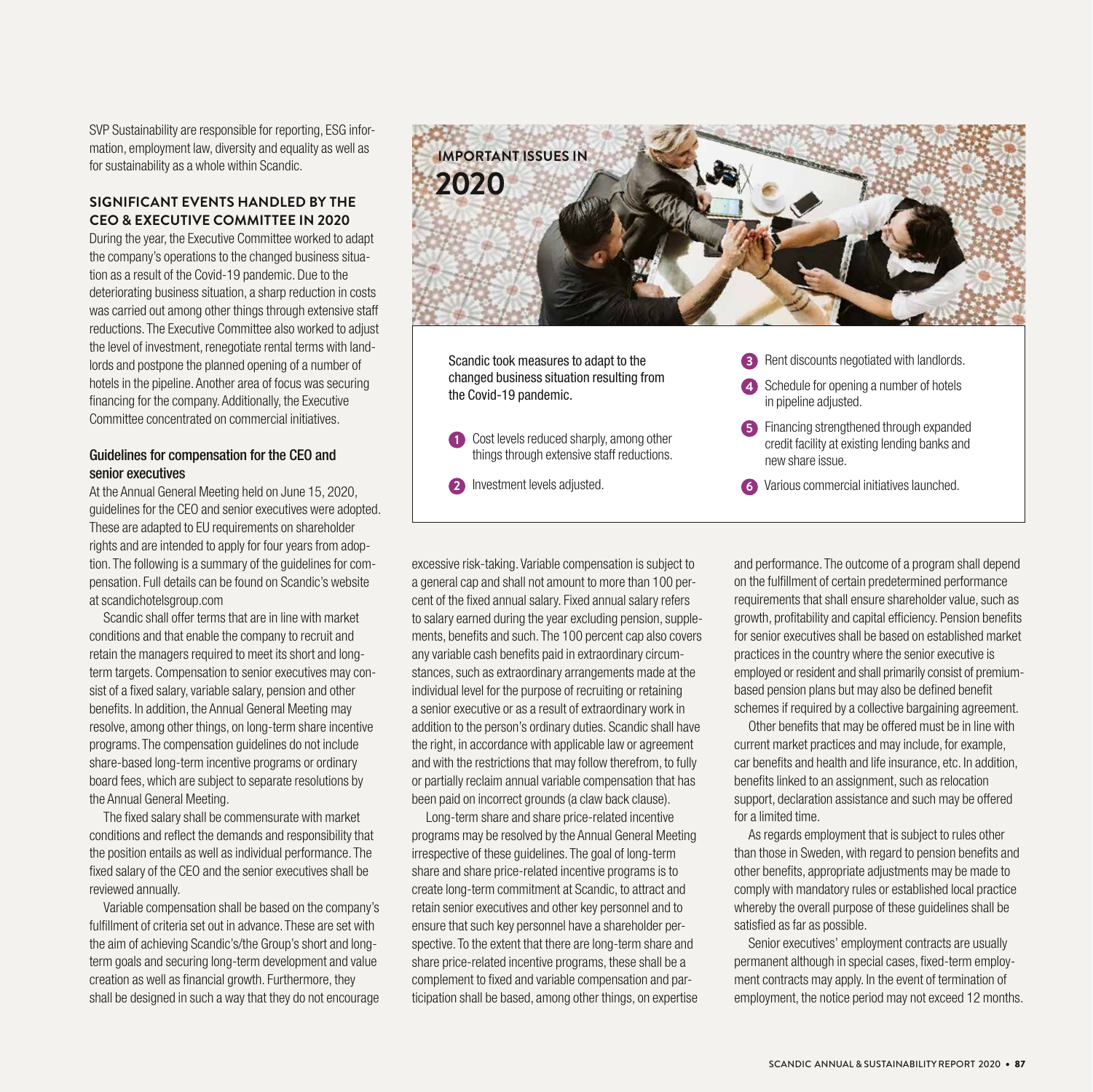Fixed salary during notice periods and severance pay, including compensation for anti-competition restrictions, shall in aggregate not exceed an amount corresponding to the fixed salary for 18 months. The total severance pay for all members of the Executive Committee shall not exceed the fixed monthly salary for the remaining years until the employee reaches the age of 65. Upon termination of employment, a non-compete clause may restrict the employee from being employed by a competing business. The restrictions of such a non-compete clause shall apply for a maximum of nine (9) months from the termination of employment. During the period during which a non-compete clause applies, Scandic may remunerate the former employee with an amount corresponding to a maximum of 60 percent of nine (9) months' fixed salary.

Board members elected by the Annual General Meeting may in special cases receive compensation for services performed within their respective specialist areas, but which fall outside their ordinary board assignments. Compensation for such services must be on market terms and approved by the Board.

The Board of Directors has the right to deviate from the above-mentioned guidelines in whole or in part, if in an individual case there are special circumstances under which a deviation is necessary to serve the company's long-term interests, including its sustainability or to ensure the company's financial viability. For more information, see Note 05 on pages 107–109.

#### Compensation

For information on compensation for the CEO and senior executives, see Note 05 on pages 107–109.

#### Long-Term Incentive Program

Between 2016 and 2019, Scandic had an annual performance-based long-term incentive program. The most recent program, which was adopted at the Annual General Meeting held on May 7, 2019, is described in Note 05 on pages 107–109. The LTIP program launched in December 2017 ended during the second quarter 2020. The goals and degree to which the conditions for performance shares were met can be found in Scandic's Interim Report for the second quarter 2020. Results and the allotment of shares are described in Note 05 on pages 107–109. Terms and conditions for the program are also outlined in Note 05 on pages 107–109.

#### Guidelines for compensation to senior executives before the Annual General Meeting 2021

The Board of Directors has proposed that the Annual General Meeting 2021 adopt guidelines that in all material aspects correspond to the guidelines adopted at the Annual General Meeting 2019.

# **THE BOARD OF DIRECTORS' REPORT ON INTERNAL CONTROL**

This description has been prepared in compliance with the Swedish Annual Accounts Act and the Swedish Corporate Governance Code (the "Code") and is therefore limited to internal control related to financial reporting. The report has not been reviewed by the company's auditor.

According to the Swedish Companies Act and the Code, the Board of Directors is responsible for ensuring that internal control mechanisms are developed, communicated to and understood by the employees of Scandic who carry out individual control measures, as well as ensuring that such control measures are carried out, monitored, updated and maintained.

Executives at all levels are responsible for ensuring that internal control mechanisms are established in their respective areas and that these controls achieve the desired results. Scandic's CFO is ultimately responsible for ensuring that the monitoring of and the work on Scandic's internal control is conducted in the format determined by the Board of Directors.

Scandic's structure for internal control is based on the COSO model, the framework of which is applied to Scandic's operations and conditions. According to this model, a review and assessment is carried out within the areas of control environment, risk assessment, control activities, information and communication and monitoring activities. Based on this review, certain areas of development are identified and prioritized in the company's ongoing work to maintain internal control.

The procedures for internal control, risk assessment, control activities and monitoring of financial reporting have been devised to ensure reliable and relevant reporting and external financial reporting in accordance with the IFRS, applicable laws and regulations and other requirements of companies listed on Nasdaq Stockholm. This work involves the Board of Directors, the senior executives and other employees.

The manner in which the Board of Directors monitors and ensures the quality of internal control is documented in the adopted Rules of Procedure for the Board of Directors

and the instructions for the Audit Committee. The Audit Committee's duties include evaluating the company's structure and guidelines for internal control.

Financial reporting to the Board of Directors is carried out on a monthly basis according to a format described in the CEO's instructions for financial reporting. The company's CFO also conducts a review of the financial performance and latest forecast for the current year at each regular Board meeting. Drafts of interim reports are first presented to the Audit Committee for discussion and consideration at a committee meeting before they are presented to the Board of Directors for approval.

Scandic's internal financial reporting complies with a standardized format where a common set of definitions and key ratios is used for all subsidiaries and hotels. Reporting is carried out through a Group-wide reporting system that allows a high level of transparency and comparability of financial data. Financial performance is monitored through monthly reports from the subsidiaries and quarterly reviews where members of the Executive Committee, the central accounting department and the relevant country management teams participate. Detailed follow-up of key ratios for different parts of Scandic's hotel operations enables benchmarking between hotels and also provides information quickly on deviations in operating margins and operating profit/loss compared with the expected outcome. This detailed follow-up procedure is an important tool for ensuring internal control.

#### Control environment

The control environment forms the basis of internal control of financial reporting. An important element of the control environment is that channels for decision-making, authority and responsibility are clearly defined and communicated between different levels of the organization and that governance documents in the form of internal policies and guidelines are available. A good control environment is created through communication and training to ensure understanding of and compliance with policies and regulatory frameworks. The control environment is strengthened by a positive corporate culture and the transparent and relevant monitoring of financial performance and key ratios at all levels in the Group.

#### Risk assessment

Internal control is based on a risk analysis. The risk analysis related to internal control and the risk of errors in the financial reporting form a part of the risk analysis that the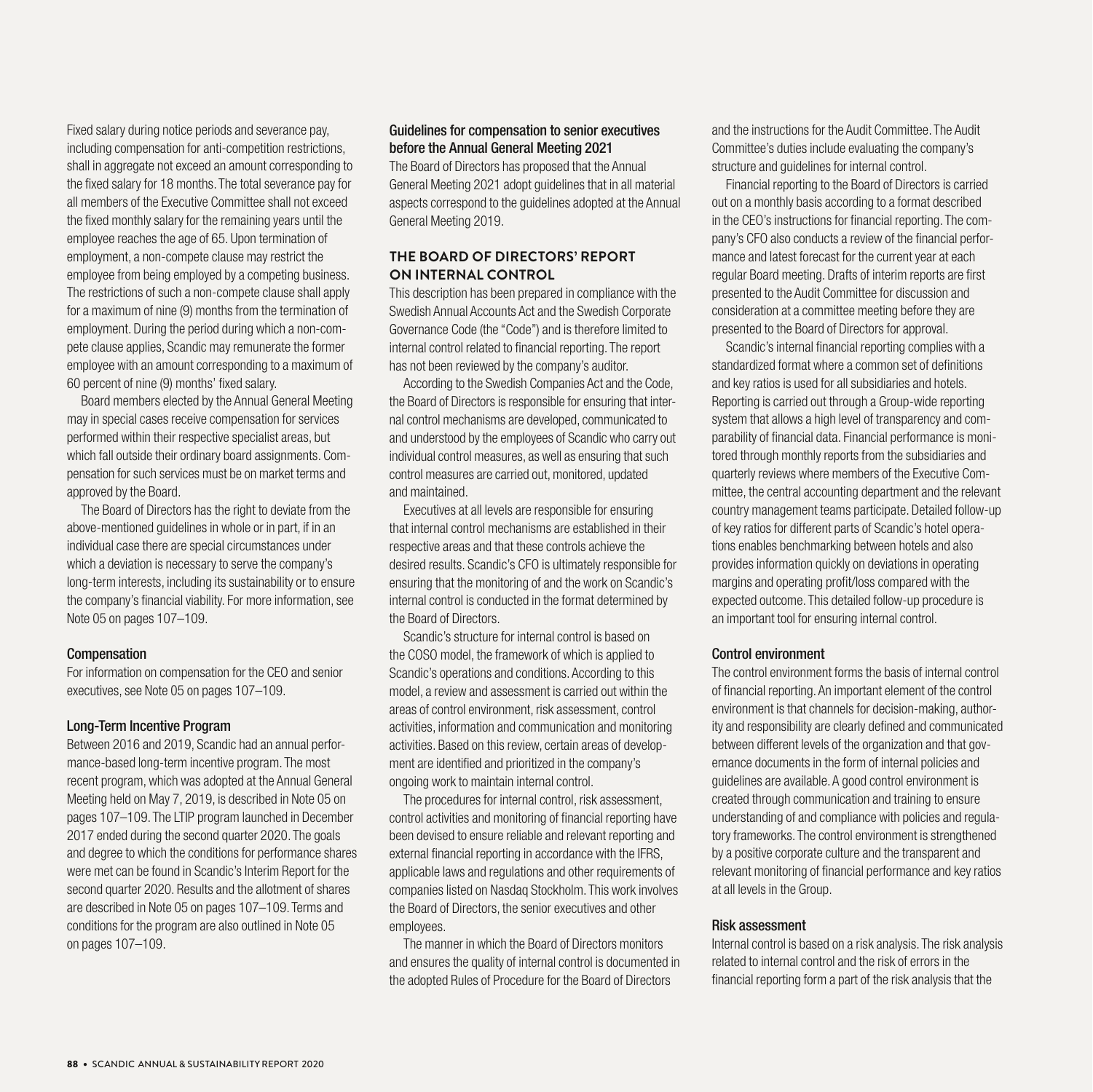Executive Committee performs and presents to the Audit Committee and Board of Directors annually. This analysis identifies and evaluates risks based on their likelihood of occurring and the potential impact of their occurrence on the operations and financial position of the Group. Thereafter, the Group's internal controls and control environment are evaluated and any gaps compared with the desired level of control are identified. An action plan aimed at reducing gaps is established where the value of and possibility to reduce the risk is weighed against the cost of establishing and maintaining internal controls. Based on the risk analysis, control activities are designed to reduce risk at a reasonable cost. The activities shall also contribute to improving internal procedures and operational efficiency.

#### Control activities

Scandic's internal control is based on the company's established channels for decisions and the delegation and authorization procedures documented in governing policies and guidelines.

Control activities may be IT based or manual. To the fullest extent possible, they shall form an integrated part of defined and documented processes and procedures.

A number of control activities that are common to all companies within the Group have been established. Some of these are implemented on the hotel level while others are implemented in the centralized accounting departments in each country. Control activities are described in Group-wide instructions.

#### Information and communication

The part of Scandic's governance documents in the form of policies, guidelines and manuals that involve financial reporting is chiefly communicated via monthly meetings at which all financial managers participate and via the Group's finance handbook. The finance handbook is published on the Group's intranet and is updated regularly based on changes in external requirements and in Scandic's operations.

Communication with internal and external parties is governed by a Communication Policy that provides guidelines on how such communication should be conducted. The purpose of the policy is to ensure compliance with all disclosure requirements in a correct and complete manner. Internal communication aims to ensure that each employee understands Scandic's values and business operations. To achieve the aim of having informed employees, work is

carried out internally and information is communicated regularly via the Group's intranet.

#### **Monitoring**

Scandic's accounting functions are integrated through a common finance and accounting system and common accounting instructions. The Board of Directors and the Executive Committee regularly receive information on the Group's performance and financial position and the development of its operations. The efficiency of the internal control is evaluated annually by the company and the Audit Committee. It is also reviewed by the external auditors. The result of the evaluation forms the basis for improvements to processes and controls for subsequent years.

Internal control on the hotel and country levels is monitored through self-assessments and onsite audits as follows:

- All hotels conduct self-assessments at least once a year based on a Group-wide checklist with mandatory and recommended controls.
- Internal audits are carried out by employees at the company's central accounting department for a number of hotels per year. These involve a control checklist, spot checks within relevant areas and a general discussion with the general manager and department heads to ensure understanding of and compliance with Scandic's internal control.

The results of the self-assessments and onsite audits are reported by the local heads of finance to the management team of each country. The results are reported by the Group's CFO to the Audit Committee together with a report of measures undertaken to improve internal control if the results indicate a need to do so either on the hotel level or in general.

As part of their review, external auditors make additional hotel visits during which they test controls according to the internal checklist. The aim for these onsite audits by both Scandic's accounting department and external auditors is to cover approximately one-third of Scandic's hotels every year.

# Internal audit

Based on the Audit Committee's evaluation, the Board of Directors has decided not to establish a separate internal audit function. The decision is based on the assessment that the existing process for internal control is well established, efficient and supported by a good control environment, a clear governance model and well-functioning regular financial monitoring. The Board of Directors evaluates the need for a special internal audit function annually.

# Measures in 2020

Scandic works constantly to mitigate the risks that result from changing market conditions. IT security issues as well as market analysis and business intelligence accounted for much of the work of the Board of Directors and Board committees during the year. Special focus was also placed on the effects of the Covid-19 pandemic on the company and the Nordic hotel industry in the short and long term. Self-assessment for internal control was also discussed regularly by the Audit Committee. The Board and the Audit Committee also addressed issues relating to the ongoing implementation of a new Group-wide ERP system including the opportunities provided by a modernized system to further improve internal control.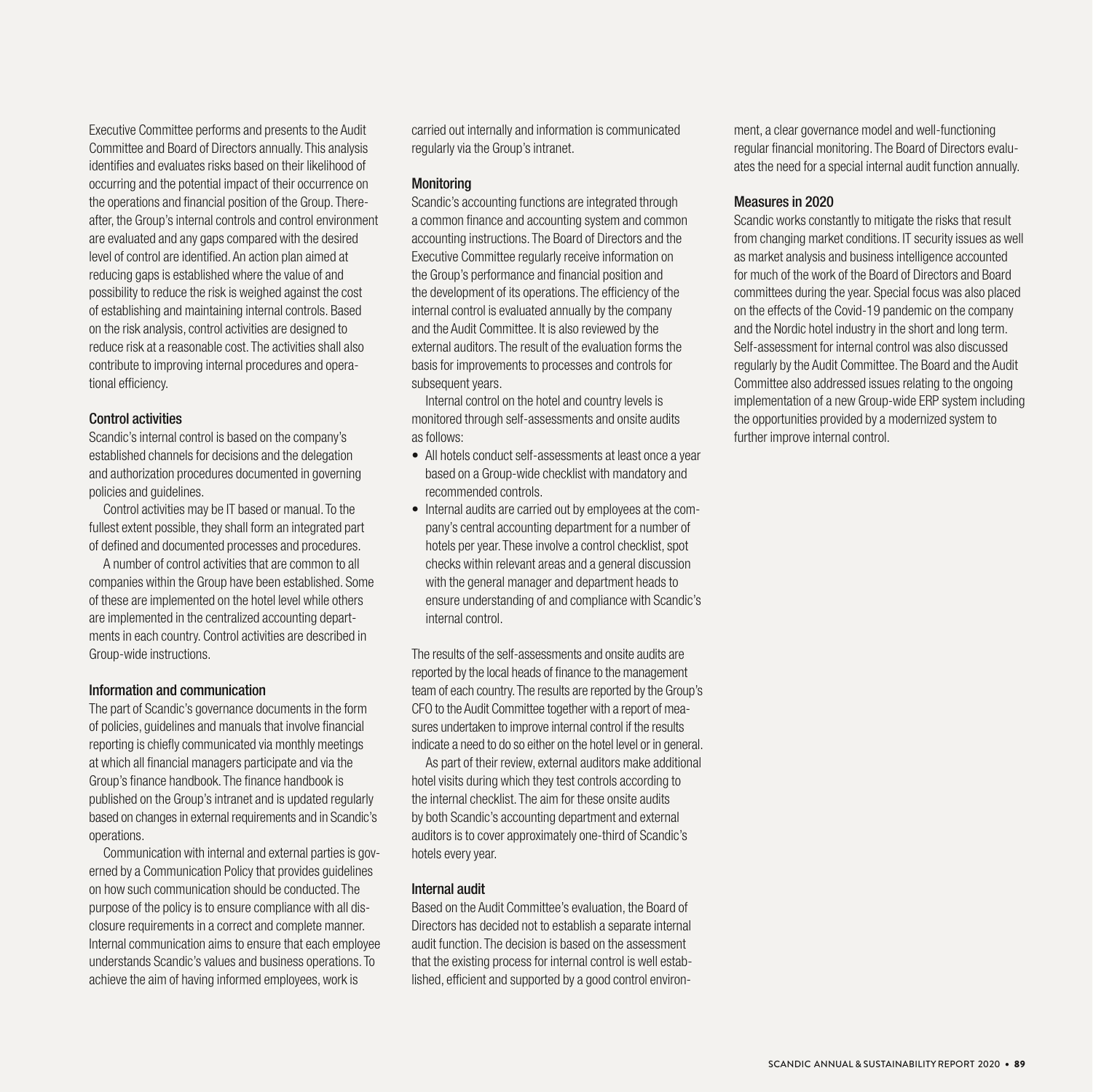# BOARD OF DIRECTORS



PER G. BRAATHEN Chairman of the Board since 2018. Member of the Board since 2007. Chairman of Compensation Committee Member of Investment Committee.

Born: 1960.

Nationality: Norwegian.

Education: MBA from Schiller University London, UK.

**Other assignments: CEO and Chairman of Braganza.** Chairman of Bramora Ltd. Board member of Braathens Regional Airlines (BRA), Escape Travel AS, Parques Reunidos S.A. Industrial advisor to EQT.

Previous assignments: Chairman/CEO Tiæreborg, Always and Saga Tours. Chairman of Escape Travel A/S SunHotels AG. Board member of Arken Zoo Holding AB and Kristiansand Dyrepark AS, Ticket Leisure Travel AB and Ticket Biz AB.

Shareholding: 1,433,305 (private and through companies)

Independent in relation to major shareholders: Yes

Independent in relation to the company and management: Yes



INGALILL BERGLUND Member of the Board since 2016. Chairman of Audit Committee.

Born: 1964.

Nationality: Swedish.

Education: Special advanced course in economics, Frans Schartau Business Institute.

Other assignments: Board member of Veidekke ASA, AxFast AB, Kungsleden AB, Balco Group AB, Bonnier Fastigheter AB, Fastighets AB Stenvalvet, Stiftelsen Danviks Hospital, Juni Strategi and Analys AB.

Previous assignments: President and CFO within Atrium Ljungberg AB. Interim CEO at AxFast AB. Twenty-five years of experience from the real estate sector.

Shareholding: 9,284

Independent in relation to major shareholders: Yes

Independent in relation to the company and management: Yes



KRISTINA PATEK Member of the Board since 2020. Member of Audit Committee.

Born: 1969.

Nationality: Swedish.

Education: Master of Science in Business Studies and Economics, Uppsala University.

Other assignments: Senior Investment Director at Stena Sessan, Board member of Didner & Gerge Fonder and Resurs Holding AB.

Previous assignments: Management consultant at Accenture and Cell Network, Investment Manager at Ratos, Partner at private equity fund Scope and Head of M&A at Tieto Corporation.

Shareholding: 3,029 (in addition, Stena Sessan AB holds 37,974,365 shares)

Independent in relation to major shareholders: No

Independent in relation to the company and

management: Yes



GRANT HEARN Member of the Board since 2014. Member of Compensation Committee. Chairman of Investment Committee.

Born: 1958.

Nationality: British.

Education: Diploma in Hotel and Tourism Management, Shannon College of Hotel Management, Ireland.

#### Other assignments: -

Previous assignments: Chairman of The Hotel Collection, Amaris Hospitality, Shearings Holidays Ltd and UK Hospitality. Board member of London & Partners Ltd, Thame and London Ltd, TLLC Group Holdings Ltd and Travelodge Hotels Ltd.

Shareholding: 5,568

Independent in relation to major shareholders: Yes

Independent in relation to the company and management: Yes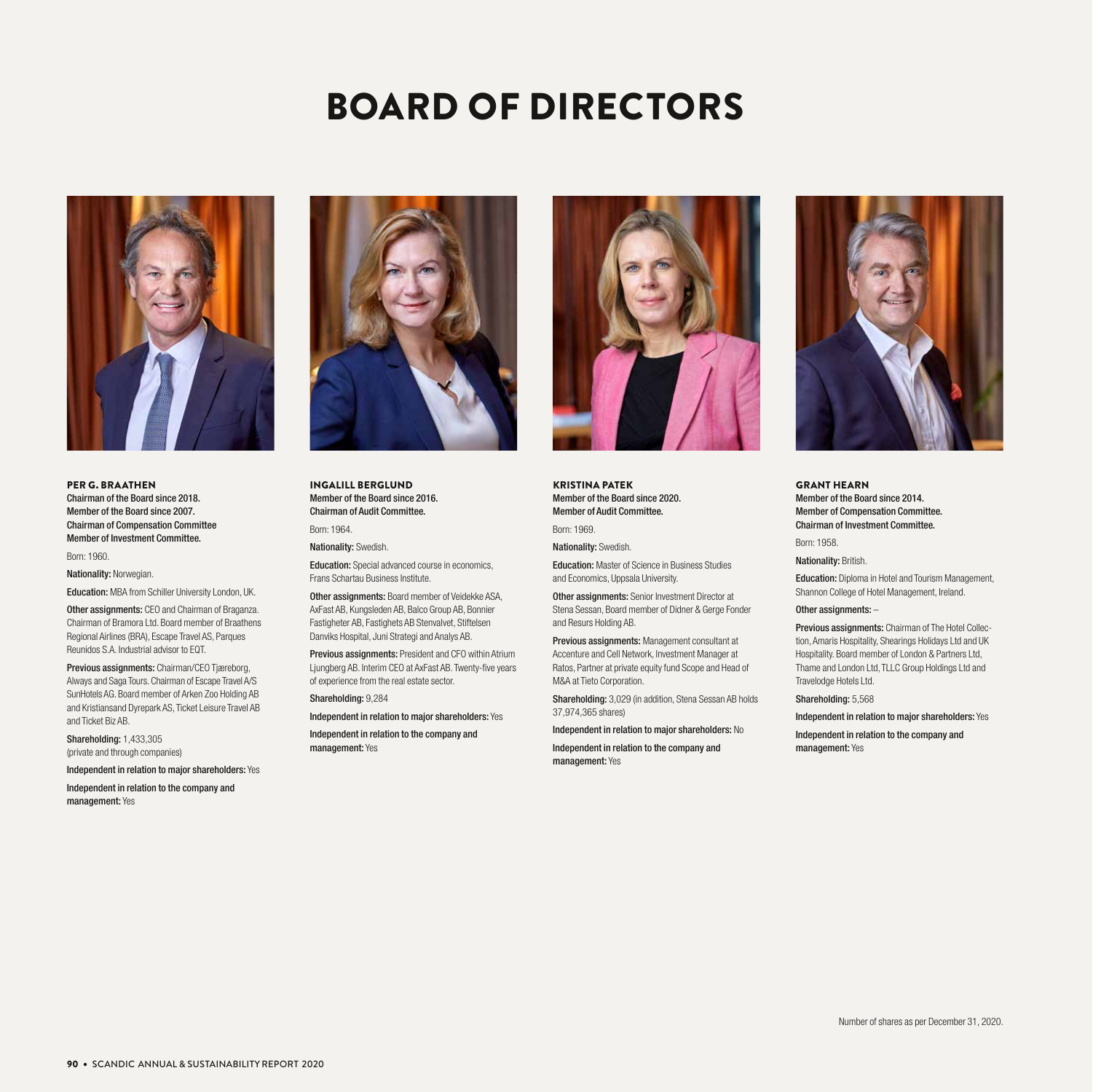

MARTIN SVALSTEDT Member of the Board since 2017. Member of Audit Committee and Compensation Committee.

Born: 1963.

Nationality: Swedish.

Education: Master of Business Administration, University of Karlstad, Sweden.

Other assignments: Board member of Gunnebo AB and Stena International SA.

Previous assignments: CEO of Stena Adatum and Stena Sessan. CFO at Capio and other senior positions. Chairman of Ballingslöv International, Meda, Gunnebo, Stena Renewable, Envac, Mediatec Group and Blomsterlandet. Board member of Midsona and Song Networks among others.

Shareholding: 153,490

Independent in relation to major shareholders: No

Independent in relation to the company and management: Yes



FREDRIK WIRDENIUS Member of the Board since 2015. Member of Investment Committee.

Born: 1961.

Nationality: Swedish.

Education: Master of Science in Engineering, KTH Royal Institute of Technology, Stockholm, Sweden.

Other assignments: Chairman of Willhem AB, Hållbo AB and 3E Property AB. Board member of Kungsleden AB, AxFast AB and Nobelhuset AB.

Previous assignments: CEO of Vasakronan AB. Several senior positions within Skanska.

Shareholding: 5,816

Independent in relation to major shareholders: Yes

Independent in relation to the company and management: Yes



MARIANNE SUNDELIUS Member of the Board since 2017. Employee representative.

Born: 1967.

Nationality: Swedish.

Education: High school, consumer economics, postsecondary courses in leadership and psychology.

#### Other assignments: –

Previous assignments: Employee representative on boards of Sara Hotels AB and Reso Hotels AB.

Shareholding: 0

Independent in relation to major shareholders: Yes

Independent in relation to the company and management: No (employee representative).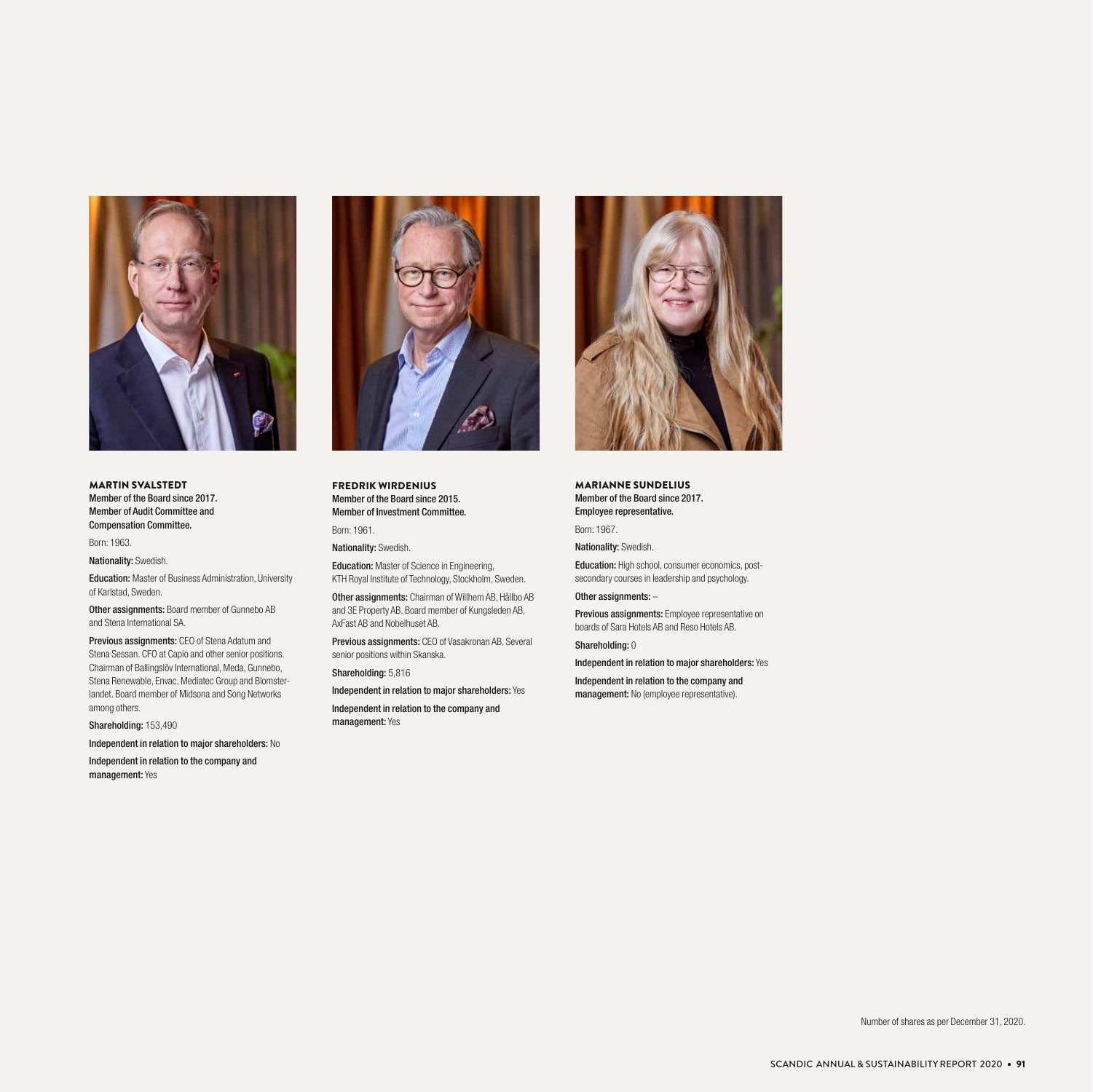# EXECUTIVE COMMITTEE



#### JENS MATHIESEN President & CEO

Born: 1969. Employed since 2008. Member of Scandic's Executive Committee since 2016.

#### Nationality: Danish.

Education: Shipping Broker, Transocean Shipping, Denmark.

Previous experience: Head of Scandic Denmark. Director of Sales & Marketing Choice Hotels Scandinavia. CEO Fountain Scandinavia A/S and Head of Sales & Marketing Avis Rent a Car.

Other assignments: Chairman of the Board of Dansk Erhverv (Danish Chamber of Commerce).

Shareholding: 168,886



JAN JOHANSSON Chief Financial Officer

Born: 1962. Employed and member of Scandic's Executive Committee since 2016.

Nationality: Swedish.

Education: Masters of Business Administration, Uppsala University, Sweden.

Previous experience: CFO Apoteket, CFO Nobia AB and CFO Eniro.

Other assignments: –

Shareholding: 45,259



ANNA SPJUTH Chief Commercial Officer

Born: 1970. Employed 1998–2011 and since 2020. Member of Scandic's Executive Committee since 2020.

Nationality: Swedish.

Education: Bachelor's degree (Hons) in Hospitality Management from Napier University, Edinburgh, Scotland. Franklin Covey – Habits of Highly Effective People & Great Leadership

Previous experience: Senior Vice President, Comfort Hotel Scandinavia and the Baltics; CEO of At Six, Hobo, Tak and Yasuragi. General Manager within Scandic Hotels Group.

Other assignments: Mentor and lecturer within sustainable leadership.

Shareholding: –



#### SØREN FAERBER Head of Denmark

Born: 1970. Employed since 2006. Member of Scandic's Executive Committee since 2019.

Nationality: Danish.

Education: Currently doing MBA at Edinburgh Business School. Higher Commercial Examination Accounting and Finance.

Previous experience: District Director Copenhagen & Denmark East, Scandic. Director of Food & Beverage Denmark and Southern Europe, Scandic. Regional Director, Hard Rock International.

Other assignments: Board member of Wonderful Copenhagen.

Shareholding: 18,789